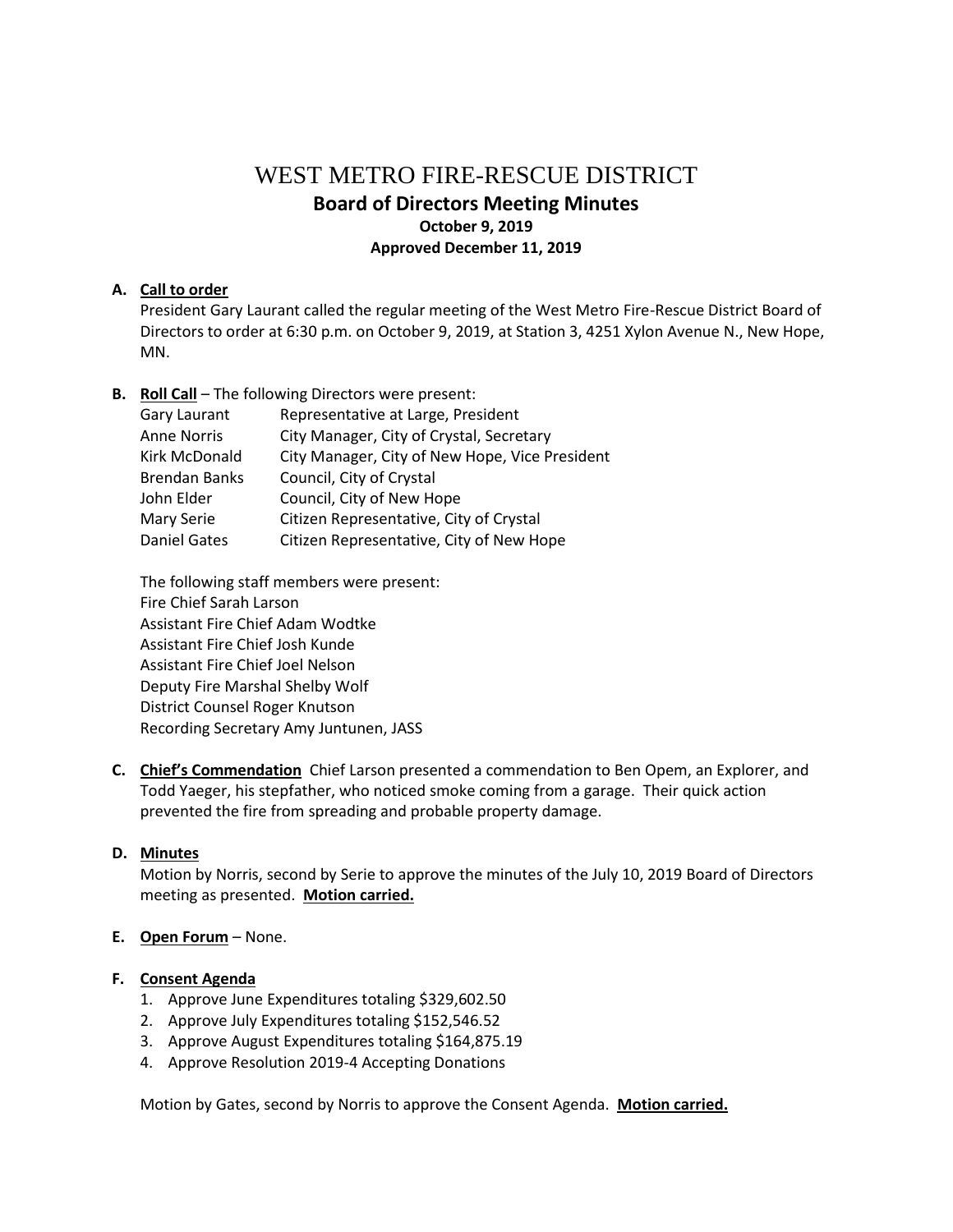West Metro Fire-Rescue District Minutes October 9, 2019 Page 2

#### **G. Chief's Report**

There have been 1,497 calls for service through September 30, 634 in Crystal and 796 in New Hope. Estimated fire loss is \$892,431.

[Elder arrived 6:34 p.m.]

The Chief met with the City Managers in August and September, with the next staff meeting scheduled for October 14. Discussion topics included the capital plan, crisis communications software, reappointment of the Fire Relief Association representative, emergency management training planned for December, and end-of-year board actions. Chiefs and Officers also met in those months reviewing the manual operation of the new generator at Station 3, touring the New Hope City Hall and Police Department, and training on expectations for a Life Safety Unit call-out.

Full-time staff met in July and September. Staff has been working on the summer recruit training, live fire, honor guard, tech rescue, pump and extrication training, development of training videos, meetings with city staff and crisis communication vendors, coordinating and executing National Night Out/Night to Unite events, coordinating fire prevention programs in schools and other summer events, and attended 9/11 and Fallen Firefighter memorial events. Staff is developing a report on the replacement of major apparatus for presentation to the Board at a future meeting. Staff applied for an FM Global grant for the home safety survey program, but was not awarded the grant.

Chief Larson attended both member City Council work sessions in August to present the 2020 proposed budget. The 2020 budget was approved by Crystal on August 20 and New Hope on August 24, 2019.

In September one firefighter retired and one resigned. Firefighters participated in 24 events this summer and just concluded the best blood drive to date. Seven honor guard members participated in the Fallen Firefighter memorial service. Explorers continue to meet on the first and third Thursdays of each month. The annual Awards Banquet was held on September 13 with eight different types of awards, some awards given to multiple firefighters.

The fourth quarter training schedule outline was included in the meeting packet. Assistant Chief Sean Watson is currently attending the Crude by Rail training in Texas with two other firefighters. Three firefighters were able to attend live burn instructor training to become certified instructors. Ten fire officers will attend the Fire Chief's conference in Duluth. Live fire training was conducted in August with 71 firefighters participating in 62 live fire evolutions. The opportunity for live fire training provides skills that can't be taught without that experience.

The District is testing phone and data plans provided by FirstNet on five lines. If the service meets the District's needs, all other devices will be changed to FirstNet as current plans expire. Elder noted that FirstNet has large dead areas in New Hope and the Minneapolis police department is moving away from FirstNet due to coverage issues. Staff is preparing for emergency management training in December, setting up the EOC with city staff to manage a widespread power outage.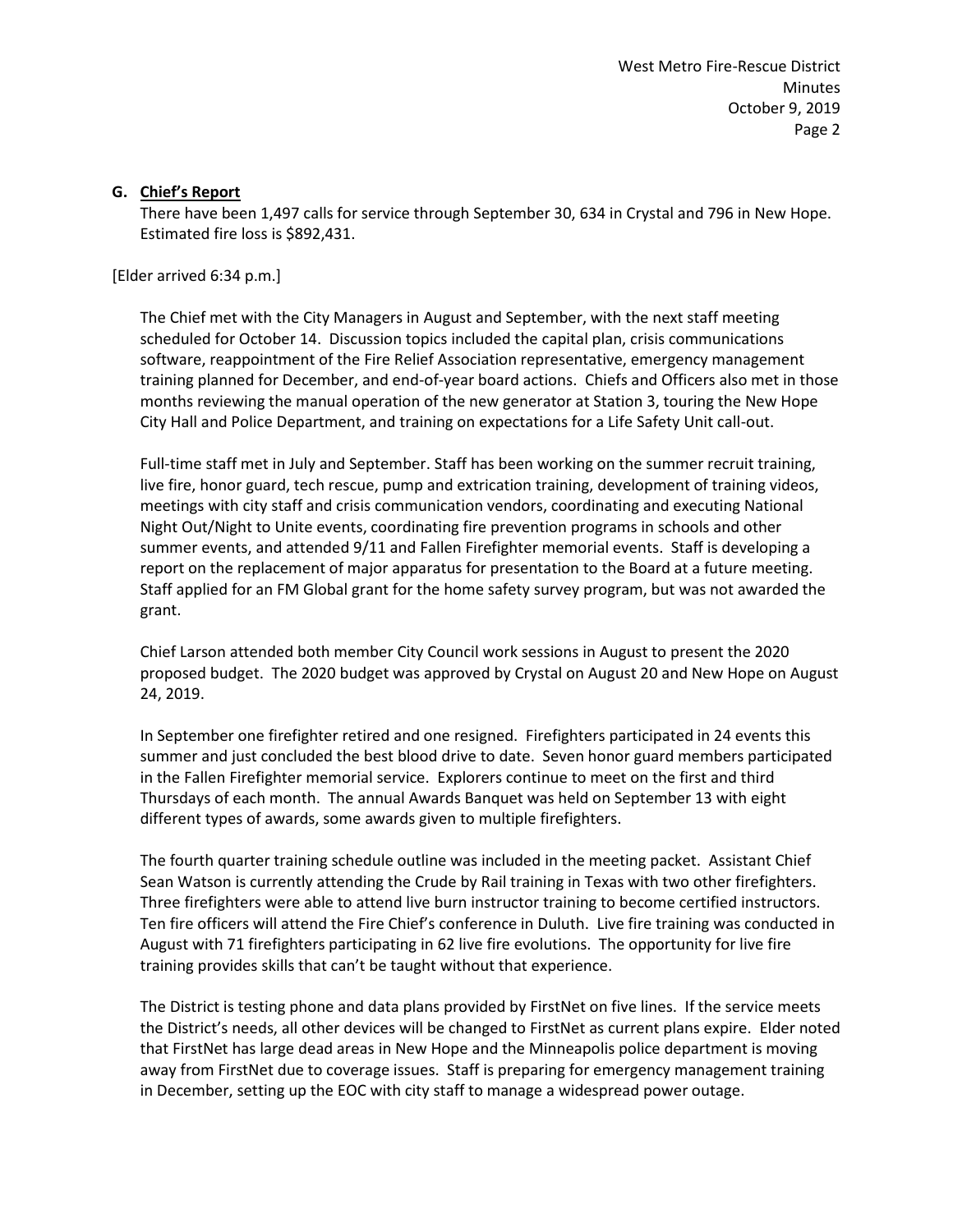Staff are working with the City of New Hope and contractors to complete a punch list of work to be completed around Station 3 after construction of the new city hall and police department. The safety committee is evaluating SCBA equipment in preparation for the 2020 capital purchase of new SCBA. The 700 feet of hose that failed testing was warrantied by the manufacturer and was received back from the warranty work today. All five E-1 fire trucks have been recalled due to a problem in the exhaust system. The work will be warrantied by the manufacturer, but the work needs to be done in White Bear Lake.

Staff have performed 452 inspections, plan reviews and meetings, and 137 re-inspections through September 30. New construction and remodeling is keeping inspectors busy. The kitchen hood cleaning program implemented in 2018 is working well. Prevention training inspection teams (three teams of two firefighters each) are finishing inspections on apartment buildings now. Twenty-three home safety inspections have been done to date on a budget of 30 for the year. So far in 2019, the district has provided 99 smoke detectors and 23 CO detectors due to these surveys, usually a result of improper placement or no batteries. Several electrical hazards have been identified for homeowners such as using extension cords for permanent wiring, holes in firewalls between the garage and house, dryer vents, blocked gas meters, combustibles near stoves, etc. Main talking points during fire prevention inspections are to close doors when sleeping, fire extinguisher use for cooking fires, having two ways out of the home and teaching parents how to teach their children fire safety. National Night Out was a wonderful education opportunity and word-of-mouth spread about the home inspections.

**2019 Second Quarter Report.** The report was included in the meeting packet. The 2019 budget through August 31, 2019 was reviewed for each line item over and under budget, and expectations for year-end.

# **H. Old Business**

### **I. New Business**

**1. Board Representatives on West Metro Fire Relief Association Board.** The Board is required to appoint trustees to represent the Board on the Relief Association Board on an annual basis by Minnesota statute. The current representatives, Isaac Sandberg and Gong Yun, are willing to serve another one-year term. The reappointment for the two representative positions will be on the December meeting agenda.

# **2. Capital Purchases.**

**a. Pagers.** There are sixty-six pagers in the District to alert firefighters of the type of call and location. Staff recommends using capital funds to purchase ten new pagers from Ancom Communications since the vendor offers a five-year warranty, engraving and a spare battery for each pager. Total purchase cost is \$5,495.00 and the funds will come from the computer/IT replacement. Motion by McDonald, second by Serie to approve the purchase of ten new pagers from Ancom Communications. **Motion carried.**

**b. Signage.** In 2018 the Board approved new signage for Stations 1 and 3 to replace worn and weathered signs. Station 2 only has one sign on the north side of the station which is obscured by mature trees. The window markings are quite faded and not visible from Douglas Drive. Staff